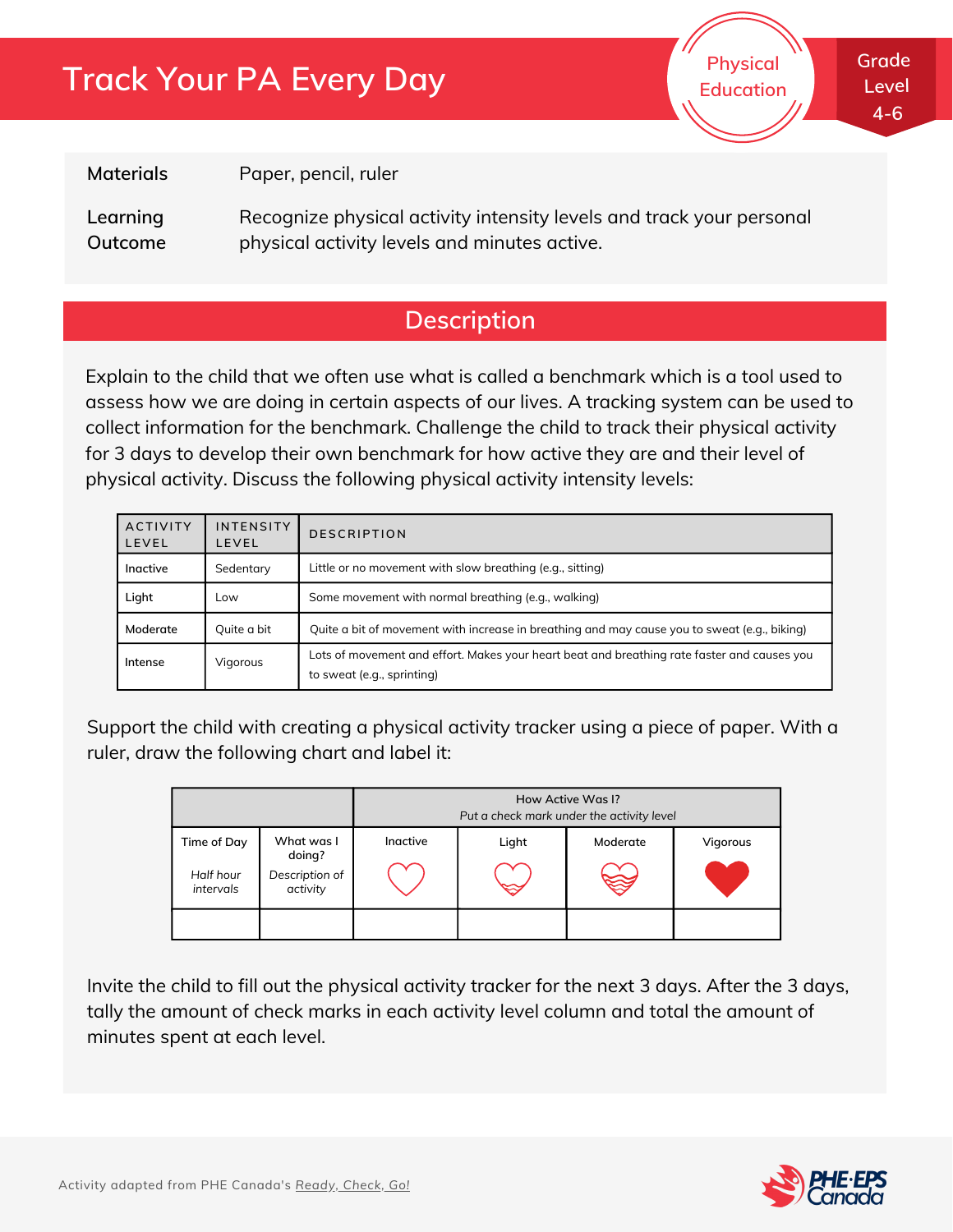# **Track Your PA Every Day**

## **Description**

According to Canadian Physical Activity [Guidelines](http://www.csep.ca/CMFiles/Guidelines/bcfiles/BC_CSEP_PAGuidelines_child_en.pdf), children should accumulate at least 60 minutes of moderate to vigorous-intensity of physical activity each day.

If the child is accumulating this amount of physical activity, discuss how they are doing it and how they can continue to maintain this level. If the child is not accumulating this amount of physical activity, recognize that it may be difficult to achieve this given the current situation.

Brainstorm creative ideas to increase their minutes of daily physical activity during this time. Encourage the child to refer back to the physical activity tracker as needed or create one another week and compare the two.

## **Physical Education Competencies**



#### **MOVE**

**Develop psychomotor skills, tactics, and strategies that facilitate a variety of physical activities across diverse environments.**



#### **THINK**

**Develop cognitive skills and strategies for a variety of movement contexts that facilitate critical thinking, decision making, and problem solving.**



#### **FEEL**

**Develop affective skills and strategies that facilitate healthy and safe relationships with themselves, with others, and with their environment.**

#### **ACT**

**Practice behaviour skills and strategies that facilitate movement competence and confidence.**



#### **Reflection Questions**

Reflection is important to support learning during physical activity. Consider asking the child the reflection questions below and discuss the answers together.

- *Was it helpful to see your physical activity levels and the time you were active written down? Why or why not?*
- *What other aspects of your health and wellness could you track?*